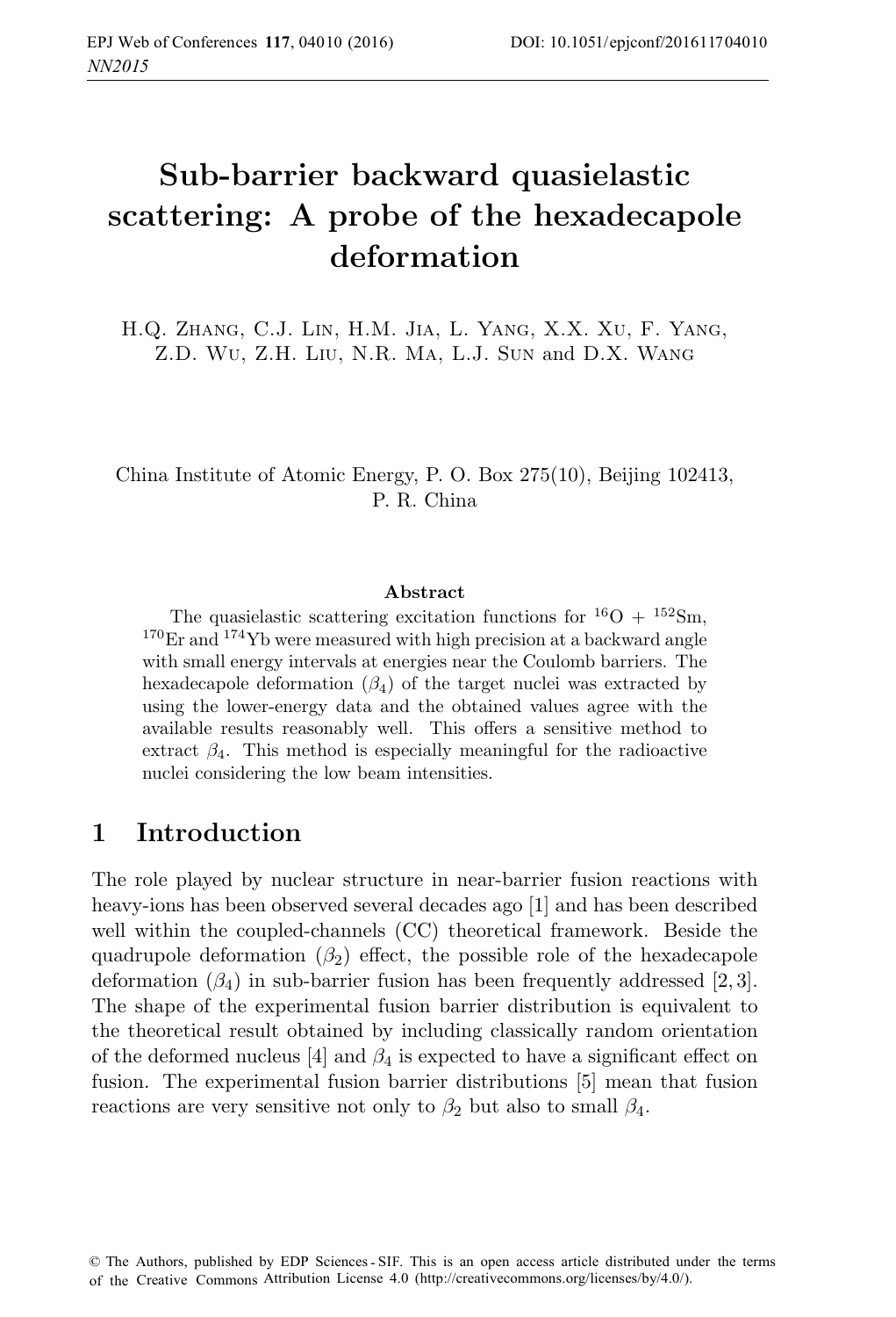Up to now, the methods of sub-barrier  $\alpha$  scattering [6], above-barrier  $\alpha$  excitation [6, 7], electron scattering [8], and muonic x rays [9] have been used to determine the shape of the deformed nucleus experimentally. Usually,  $\beta_4$  is difficult to extract experimentally and the obtained results are model-dependent and quite different with big errors. Theoretically, the macroscopic-microscopic method to calculate the ground-state deformation has been given in Ref. [10].

Based on the two complementary processes of fusion and backward quasielastic (QEL) scattering, we try to extract  $\beta_4$  by using the lower-energy QEL data where the coupling effect to nuclear deformation is expected to be dominant. Also QEL is easier to be measured experimentally at lowerenergy region. To this end, the spherical  $^{16}O$  was selected as projectile. The nuclei of  $152\text{Sm}$ ,  $170\text{Er}$  and  $174\text{Yb}$ , which can be seen as good rotors with similar  $\beta_2$  but very different  $\beta_4$  for the ground-state rotational band, were selected as target nuclei.

#### **2 Experimental procedure and data analysis**

The experiment was performed based on the HI-13 tandem accelerator at China Institute of Atomic Energy (CIAE). Thin targets (50-100  $\mu$ g/cm<sup>2</sup> thick) of  $152\text{Sm}$ ,  $170\text{Er}$  and  $174\text{Yb}$  with a diameter of 3 mm evaporated onto 20-25  $\mu$ g/cm<sup>2</sup> carbon foils were used. The beam energy range is  $E_{\text{Lab}} =$ 40-80 MeV. The QEL particles were measured by using four silicon surface barrier detectors placed at the backward angle of  $\theta_{\text{Lab}} = 175^{\circ}$ . Another group of four silicon surface barrier detectors were placed symmetrically at the forward angle  $\theta_{\text{Lab}} = 41^{\circ}$  relative to the beam direction as monitor detectors and also for data normalization. More details can be found in [11].

The energy window for QEL was defined to include the elastic peak and the tail corresponding to all other peripheral processes. For all reactions, the QEL counts were divided by the sum of the elastic scattering counts in the four monitor detectors, giving a quantity proportional to the ratio of the QEL cross sections to Rutherford scattering  $d\sigma_{QEL}/d\sigma_{Ru}$ , where 'Ru' denotes Rutherford scattering. The measured experimental QEL excitation functions for  ${}^{16}O + {}^{152}Sm$ ,  ${}^{170}Er$  and  ${}^{174}Yb$  are shown in fig. 1 (left), where only statistical errors are given and the typical errors are smaller than 1%.

An effective energy  $E_{\text{eff}}$  was used by considering the minor centrifugal energy  $E_{\text{cent}}$  correction, that is  $E_{\text{eff}} = E_{\text{c.m.}}$  -  $E_{\text{cent}}$ , in order to compare the barrier distribution  $D_{\text{QEL}}(E_{\text{c.m.}}, 175^{\circ})$  with  $D_{\text{QEL}}(E_{\text{eff}}, 180^{\circ})$ . The corresponding barrier distributions are shown in fig. 1 (right). Considering the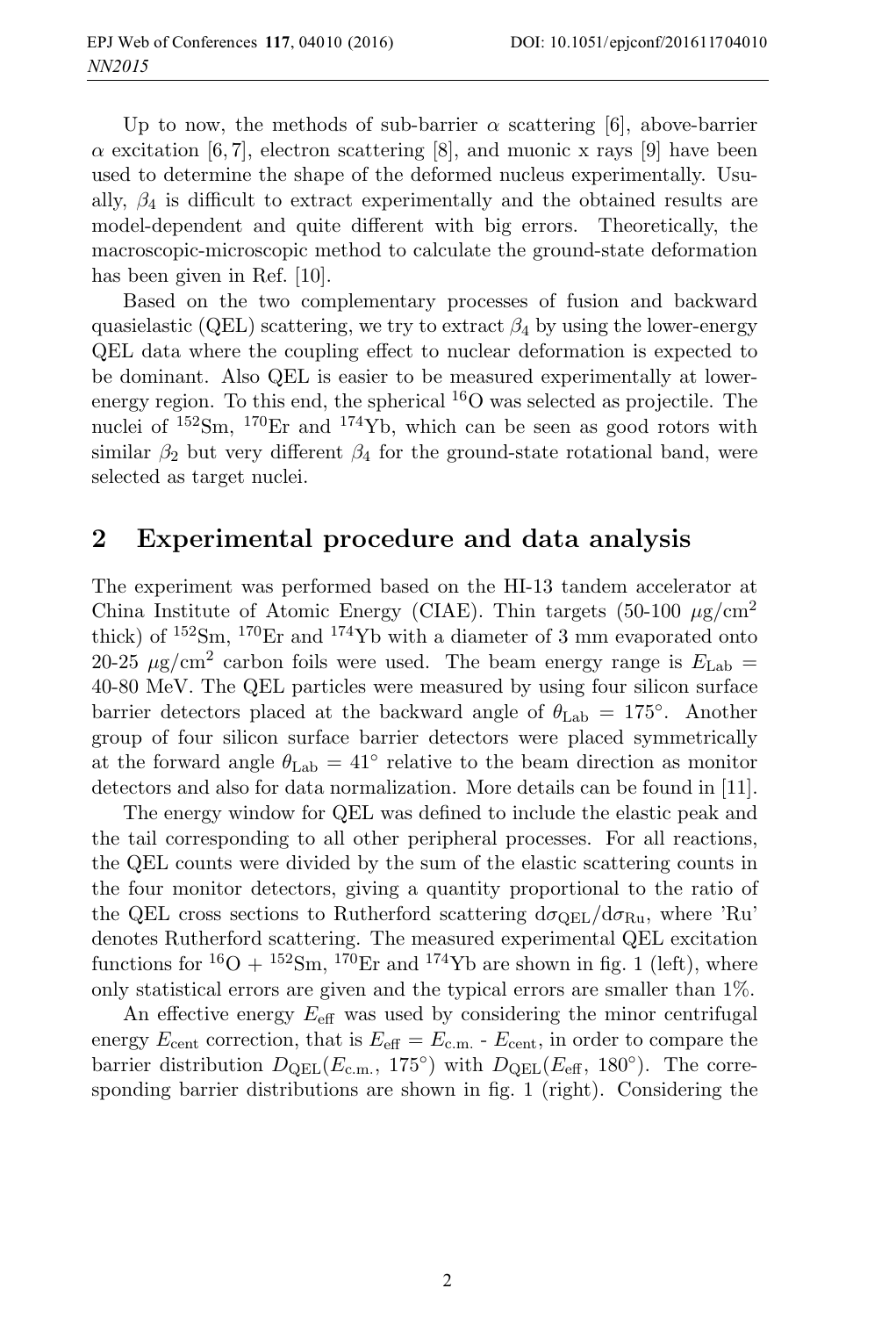

Figure 1: Experimental QEL excitation functions (left) for  ${}^{16}O + {}^{152}Sm$ ,  ${}^{170}Er$  and <sup>174</sup>Yb measured at  $\theta_{\text{Lab}} = 175^{\circ}$  and the extracted barrier distributions (right).

prevailing sensitivity of QEL to nuclear deformation at lower energies and to simplify the problem further by reducing the possible effect of other reaction channel couplings on the extracted  $\beta_4$ , only the data of  $d\sigma_{\text{QEL}}/d\sigma_{\text{Ru}} > 0.7$ was used in the following analysis somewhat arbitrarily.

The CC calculations were performed with a modified version of the code CCFULL [12]. A Woods-Saxon (WS) potential with  $r_0 = 1.20$  fm and  $a =$  $0.65$  fm was used, the potential depth  $V$  was varied to reproduce the barrier heights. As usual, a short range imaginary potential with  $W = 30$  MeV,  $r_{0W} = 1.0$  fm, and  $a_W = 0.4$  fm was used to simulate the compound nucleus formation. The used Coulomb radius parameter is  $r_{0C} = 1.1$  fm, which has little influence on the calculated cross sections. The calculated results are insensitive to the parameters of the imaginary part of the potential as long as it is strong enough and well localized inside the Coulomb barrier.

Considering the coupling effect, the excitation energies of  $^{16}O$  are high compared with the barrier curvature, so only produces an adiabatic potential renormalization, without affecting the structure of the barrier distribution [13]. This effect can be included in the potential and will not be considered explicitly in the CC calculations. Excitation states up to  $10^+$  in the rotational band of the target nuclei were included.

For  ${}^{16}O + {}^{152}Sm$ , both fusion and backward QEL have been studied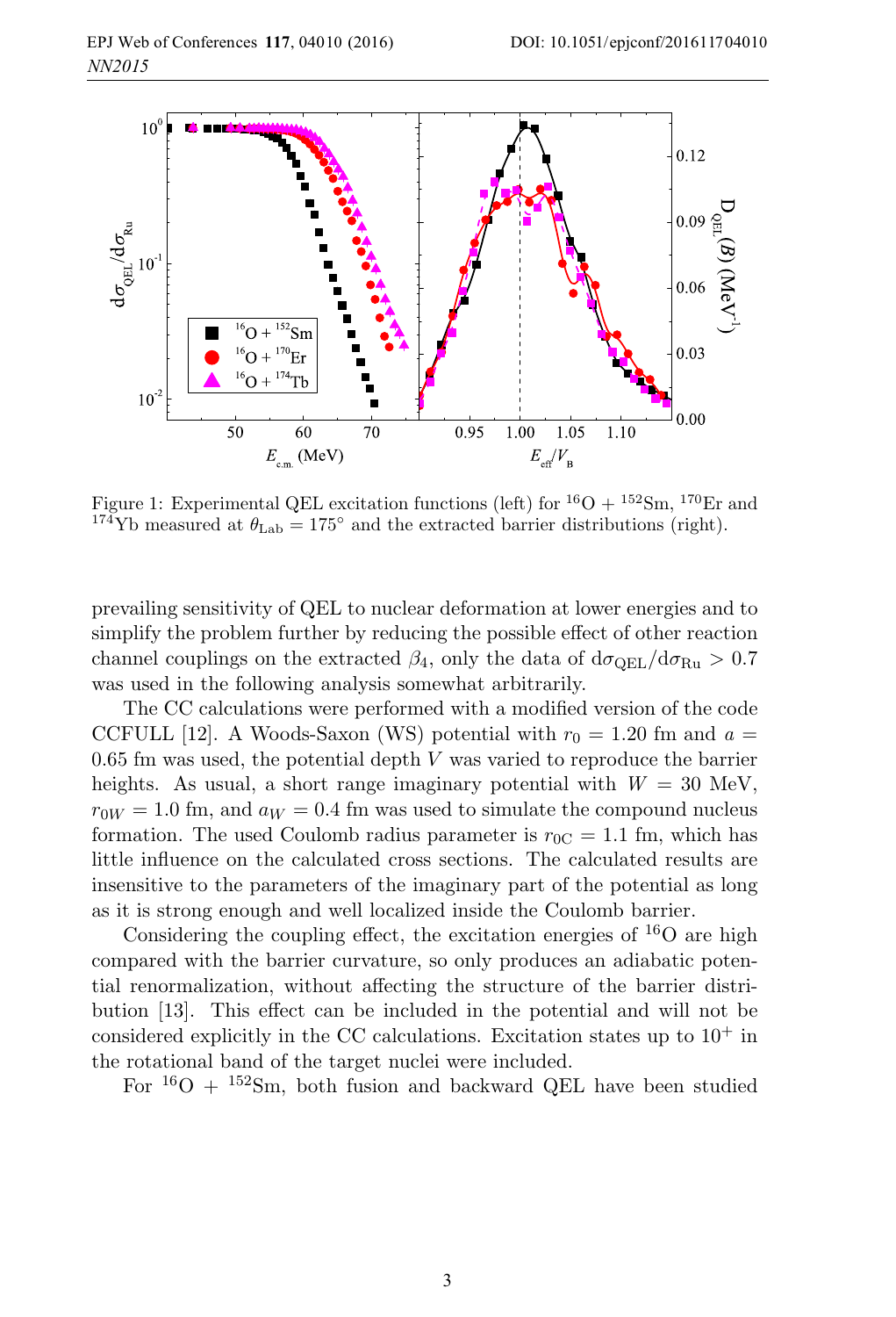

Figure 2: Experimental QEL excitation function for  ${}^{16}O + {}^{152}Sm$  compared with the CC calculations by using different  $\beta_4$ .

widely [14]. Figure 2 shows the present-work backward QEL excitation function (solid squares). The lines are the CC calculations which take the permanent deformation of <sup>152</sup>Sm into account.  $\beta_2 = 0.31$  [15] is used and fixed for  $152$ Sm. Different  $\beta_4$ -values were used in the CC calculations for getting the optimal value by comparison with the experimental data. The parameter which gives the best reproduction for the lower-energy data well is  $\beta_4 = +0.037$  by using a chi-square analysis, the corresponding error is  $\pm 0.006$  by making  $\chi_{\text{min}}^2/N_{\text{pt}} = 1.1$  for the optimal fit increased by 1, where  $N_{\rm pt}$ ' denotes the number of data points used in the fitting procedure. This means that the lower-energy backward QEL is indeed sensitive to higher order deformation  $\beta_4$ .

The extracted  $\beta_4$ -value for <sup>152</sup>Sm here is similar with both  $\beta_4^N = 0.038$  $\pm$  0.007 extracted from 14-18 MeV  $\alpha$  scattering [16] and 0.048 obtained from 50 MeV  $\alpha$  scattering [7], but smaller than both the charge deformation parameter of  $\beta_4^{\text{C}} = 0.08$  [17] and  $\beta_4 = 0.07$  ( $\beta_2 = 0.287$ ) [8] obtained from electron scattering.

Similar analysis was also performed for  ${}^{16}O + {}^{170}Er$  and  ${}^{16}O + {}^{174}Yb$ . The  $\beta_4$  extracted in this work are shown in fig. 3 (solid circles). Figure 3 also represents some available results for Sm, Er and Yb isotopes, which include the charge deformation  $\beta_4^{\rm C}$  ( $\alpha^{\rm C}$ ) extracted by means of the Coulomb excitation experiments [6,17–19], nuclear deformation  $\beta_4^N(\alpha^N)$  by using the interference effects [16] and inelastic scattering of  $\alpha$  particles at energies well above the barrier [6, 7]. Also included in this plot are the  $\beta_4$  of  $^{152,154}$ Sm,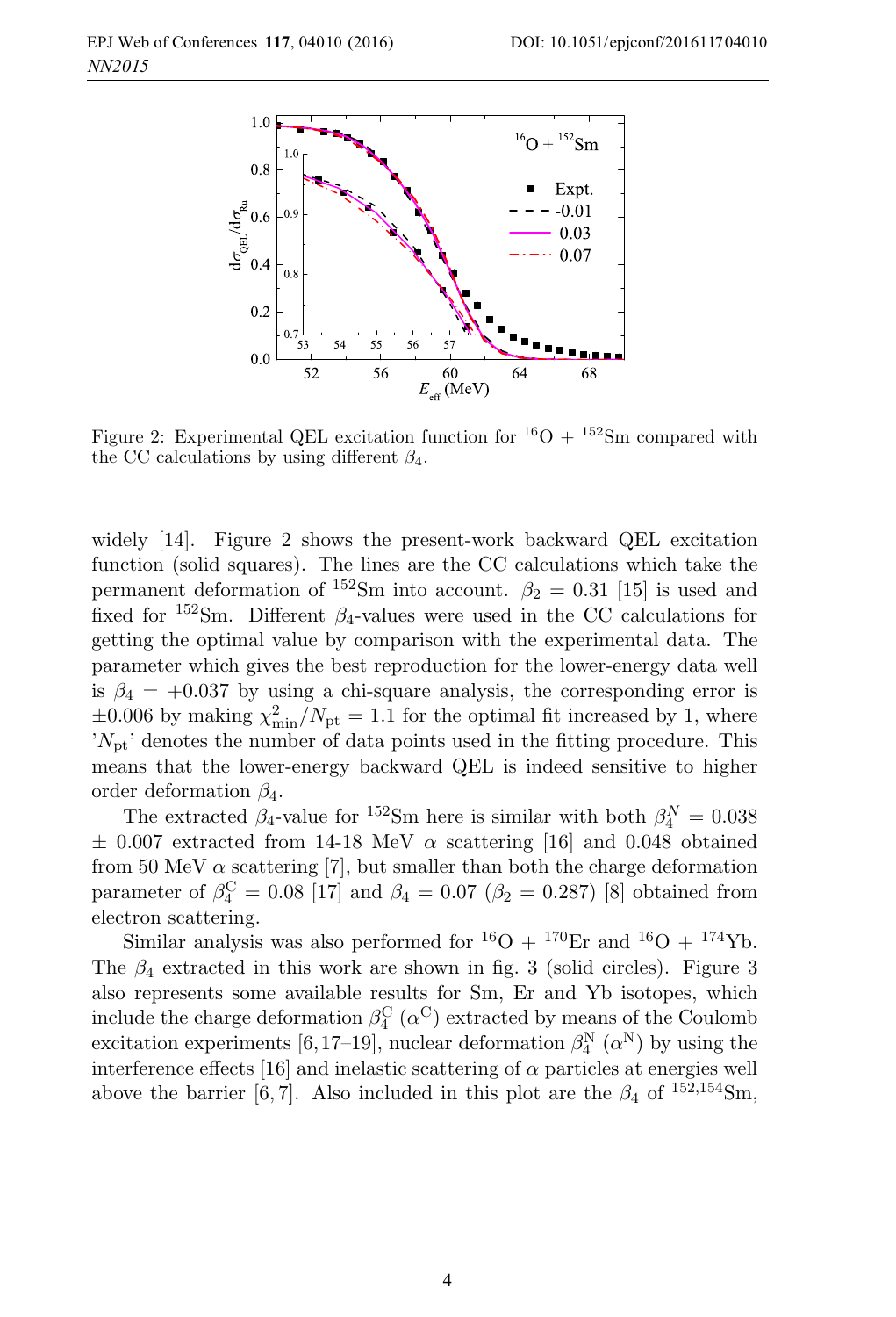

Figure 3: The variation of  $\beta_4$  with neutron number N for Sm, Er and Yb isotopes by using different experimental methods and Möller's theoretical prediction [10].

<sup>166</sup>Er and <sup>176</sup>Yb determined by electron scattering  $(e^-)$  [8]. Deformations of the nuclear ground states calculated with a macroscopic-microscopic model (Möller95)  $[10]$  are also shown in fig. 3. It can be seen that the extracted  $\beta_4$ -values in this work qualitatively agree with this overall trend.

### **3 Summary**

In summary, we have measured the QEL scattering excitation functions with high precision at a backward angle and extracted the barrier distributions for  ${}^{16}O + {}^{152}Sm$ ,  ${}^{170}Er$  and  ${}^{174}Yb$ . The extracted  $\beta_4$ -values show a transition from positive for  $152$ Sm and near-zero for  $170$ Er, to negative for  $174$ Yb, which is consistent with the available trend. This means that the backward QEL at the lower-energy region, like fusion excitation function, is indeed sensitive to the higher-order deformation and especially the sign of  $\beta_4$ . Of course, more precise data and more systems are needed to further check the feasibility of this method. Comprehensive data analysis is also needed in order to get a more reliable quantitative result.

## **Acknowledgements**

This presentation has been supported by the National Key Basic Research Development Program of China under Grant No. 2013CB834404,